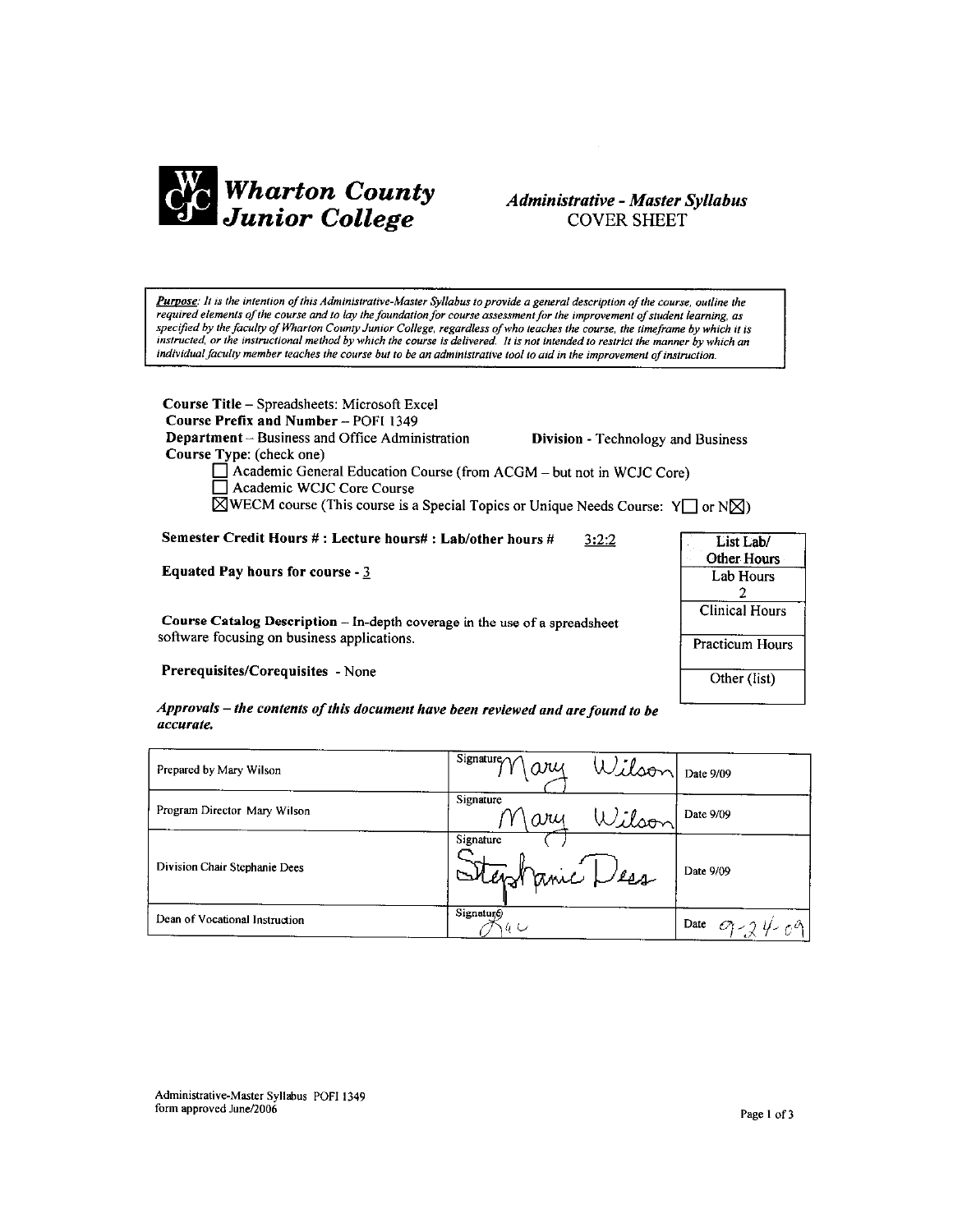

# *Administrative - Master Syllabus*  POFI 1349

**I. Topical Outline** – Each offering of this course must include the following topics (be sure to include information regarding lab, practicum, clinical or other non lecture instruction):

*Upon successful completion of this course, the student will use Microsoft Excel 2007 to:* 

- Navigate a workbook.
- Open, edit, manage, and print a workbook.
- **•** Create a workbook, change fonts, enter basic formulas.
- Use and edit formatting tools.
- Use series and AutoFill.
- Work with cells, columns, rows, and sheets.
- Use templates.
- Work with math, trig, statistical, and date and time functions.
- Use logical and financial functions.
- Use rounding and nesting functions.
- Build charts.
- Use autoshapes, WordArt, and comments.
- Use images, diagrams, and research.
- Work with multiple worksheets.
- **Work with lists.**
- Use worksheet templates.
- Work with ranges.
- Work with lookup and reference functions.
- **•** Create worksheet and workbook templates.
- **Work with macros.**

#### **II. Course Learning Outcomes**

| <b>Course Learning Outcome</b>                                                              | <b>Method of Assessment</b>                                                                                           |
|---------------------------------------------------------------------------------------------|-----------------------------------------------------------------------------------------------------------------------|
| The student will use basic spreadsheet software<br>functions to produce business documents. | Ninety percent of students will correctly answer at<br>least 70% of the questions on a comprehensive<br>written exam. |

### **III. Required Text(s), Optional Text(s) and/or Materials to be Supplied by Student.**

Required: *Microsoft Office Excel 2007: A Professional Approach* by Kathleen Stewart. McGraw-Hill Publishing, © 2008, ISBN 978.007.3519.21.0.

One flash drive is required for this class to store the daily work and the student data files provided by the publisher. The instructor will provide a test disk for the hands-on application tests. The student will need 5 Scantron forms for taking the written tests along with a #2 pencil.

### **IV. Suggested Course Maximum** - 22

**V. List any specific spatial or physical requirements beyond a typical classroom required to teach the course**. 22 computers with USB ports in the front, Laser printer, at least one color printer, desks for the computers and printers, internet access, and Microsoft Office 2007.